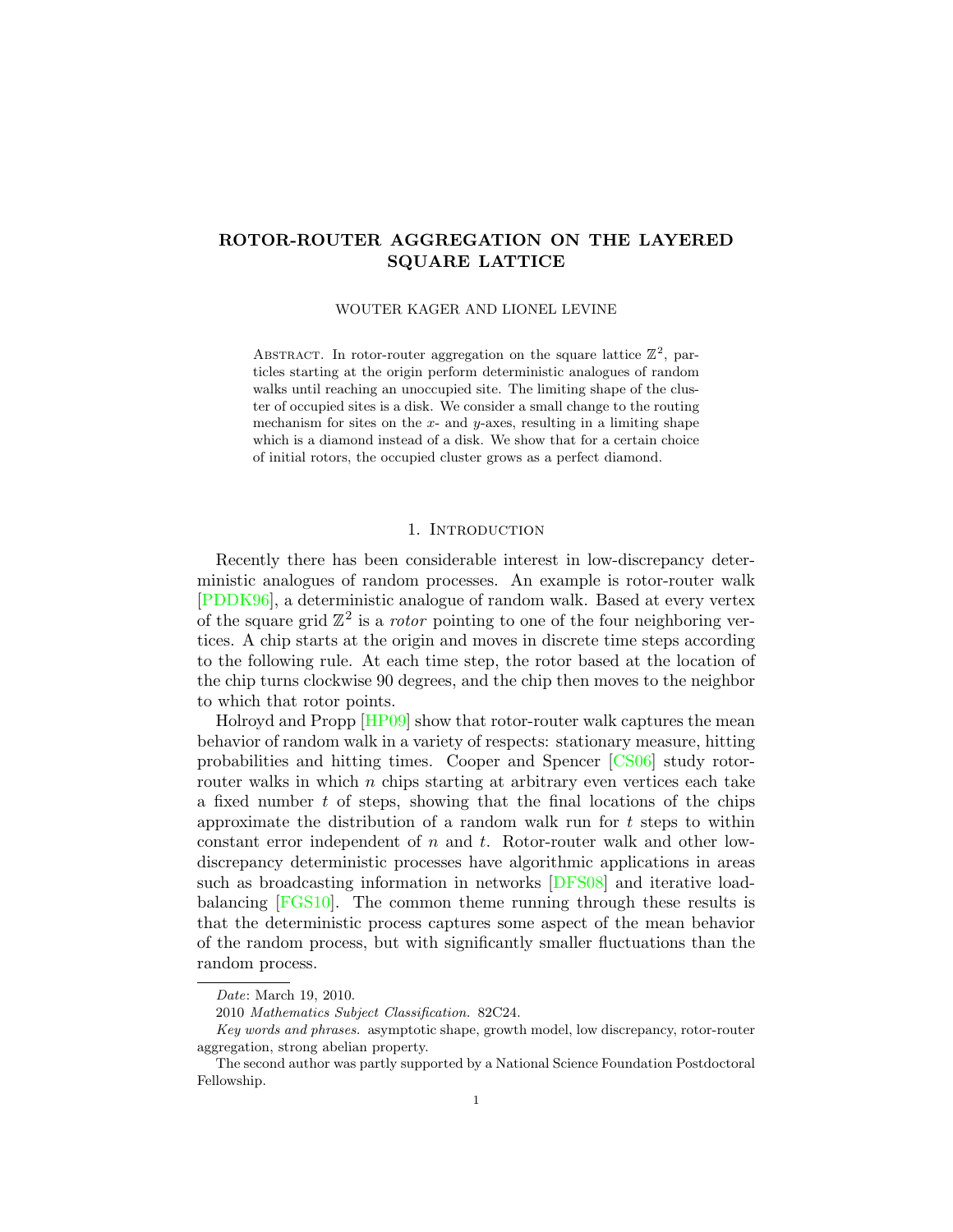Rotor-router aggregation is a growth model defined by repeatedly releasing chips from the origin  $o \in \mathbb{Z}^2$ , each of which performs a rotor-router walk until reaching an unoccupied site. Formally, we set  $A_0 = \{o\}$  and recursively define

<span id="page-1-1"></span>
$$
A_{m+1} = A_m \cup \{z_m\} \tag{1}
$$

for  $m \geq 0$ , where  $z_m$  is the endpoint of a rotor-router walk started at the origin in  $\mathbb{Z}^2$  and stopped on exiting  $A_m$ . We do not reset the rotors when a new chip is released.

It was shown in [\[LP08,](#page-10-5) [LP09\]](#page-10-6) that for any initial rotor configuration, the asymptotic shape of the set  $A_m$  is a Euclidean disk. It is in some sense remarkable that a growth model defined on the square grid, and without any reference to the Euclidean norm  $|x| = (x_1^2 + x_2^2)^{1/2}$ , nevertheless has a circular limiting shape. Here we investigate the dependence of this shape on changes to the rotor-router mechanism.

The *layered square lattice*  $\hat{\mathbb{Z}}^2$  is the directed multigraph obtained from the usual square grid  $\mathbb{Z}^2$  by reflecting all directed edges on the x- and y-axes that point to a vertex closer to the origin. For example, for each positive integer n, the edge from  $(n, 0)$  to  $(n - 1, 0)$  is reflected so that it points from  $(n, 0)$  to  $(n + 1, 0)$ . Only edges on the x- and y-axes are affected. Rotor-router walk on  $\hat{\mathbb{Z}}^2$  is equivalent to rotor-router walk on  $\mathbb{Z}^2$  with one modification: if the chip is on one of the axes, and the rotor points along the axis towards the origin after it is turned, then the chip ignores the rotor and moves in the opposite direction instead.

For  $n \geq 0$ , let

$$
D_n = \{(x, y) \in \mathbb{Z}^2 : |x| + |y| \le n\}.
$$

We call  $D_n$  the *diamond of radius n*. Our main result is the following.

<span id="page-1-0"></span>**Theorem 1.** There is a rotor configuration  $\rho_0$ , such that rotor-router aggregation  $(A_m)_{m>0}$  on  $\hat{\mathbb{Z}}^2$  with rotors initially configured as  $\rho_0$  satisfies

$$
A_{2n(n+1)} = D_n \qquad \text{for all } n \ge 0.
$$

A formal definition of rotor-router walk on  $\hat{\mathbb{Z}}^2$  and an explicit description of the rotor configuration  $\rho_0$  are given below.

Let us remark on two features of Theorem [1.](#page-1-0) First, note that the rotor mechanism on  $\hat{\mathbb{Z}}^2$  is identical to that on  $\mathbb{Z}^2$  except for sites on the x- and yaxes. Nevertheless, changing the mechanism on the axes completely changes the limiting shape, transforming it from a disk into a diamond. Second, not only is the aggregate close to a diamond, it is exactly equal to a diamond whenever it has the appropriate size (Figure [1\)](#page-2-0).

In [\[KL10\]](#page-10-7), we studied the analogous stochastic growth model, known as internal DLA, defined by the growth rule [\(1\)](#page-1-1) using random walk on  $\hat{\mathbb{Z}}^2$ . This random walk has a *uniform layering property*: at any fixed time, its distribution is a mixture of uniform distributions on the diamond layers

$$
L_m = \{(x, y) \in \mathbb{Z}^2 : |x| + |y| = m\}, \quad m \ge 1.
$$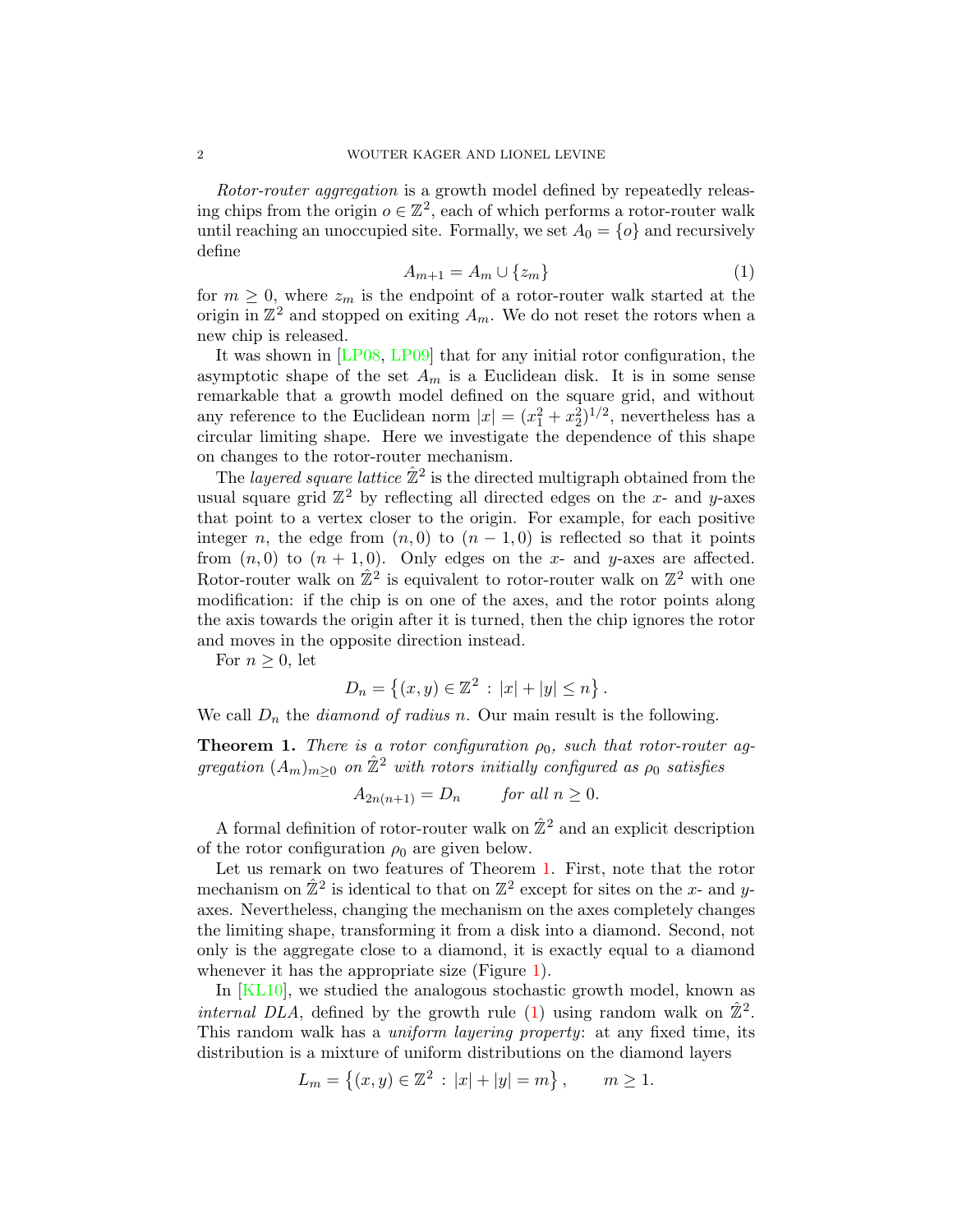

<span id="page-2-0"></span>Figure 1. The rotor-router aggregate of 5101 chips in the layered square lattice  $\hat{\mathbb{Z}}^2$  is a perfect diamond of radius 50. The colors encode the directions of the final rotors at the occupied vertices:  $red = north$ ,  $blue = east$ ,  $gray = south$ and black  $=$  west.

It is for this reason that we call  $\hat{\mathbb{Z}}^2$  the layered square lattice.

As a consequence of the uniform layering property, internal DLA on  $\mathbb{Z}^2$ also grows as a diamond, but with random fluctuations at the boundary. Theorem [1](#page-1-0) thus represents an extreme of discrepancy reduction: passing to the deterministic analogue removes all of the fluctuations from the random process, leaving only the mean behavior. For a similar "no discrepancy" result when the underlying graph is a regular tree instead of  $\hat{\mathbb{Z}}^2$ , see [\[LL09\]](#page-10-8).

To formally define rotor-router walk on  $\hat{\mathbb{Z}}^2$ , write  $\mathbf{e}_1 = (1,0), \, \mathbf{e}_2 = (0,1)$ and let  $R = \begin{pmatrix} 0 & -1 \\ 1 & 0 \end{pmatrix}$  be clockwise rotation by 90 degrees. For each site  $z \in \mathbb{Z}^2 \setminus \{o\}$  there is a unique choice of a number  $j \in \{0,1,2,3\}$  and a point w in the quadrant

$$
Q = \{(x, y) \in \mathbb{Z}^2 : x \ge 0, y > 0\}
$$

such that  $z = R^j w$ . Given j and  $w = (x, y)$ , we associate to  $z = R^j w$  a 4-tuple  $(e_z^0, e_z^1, e_z^2, e_z^3)$  of directed outgoing edges, where

<span id="page-2-1"></span>
$$
e_z^i = \begin{cases} (z, z + R^j \mathbf{e}_2) & \text{if } i = 2 \text{ and } x = 0; \\ (z, z + R^{i+j} \mathbf{e}_2) & \text{otherwise.} \end{cases}
$$
 (2)

Thus, for  $z \in Q$  (hence  $j = 0$  and  $w = z$ ) the edges  $e_z^0, e_z^1, e_z^2, e_z^3$  point respectively north, east, north, west when  $z$  is on the y-axis; and north, east, south, west when  $z$  is off the *y*-axis. For  $z$  in another quadrant, the directions of  $e_2^0, e_2^1, e_2^2, e_2^3$  are obtained using rotational symmetry. To the origin we associate the 4-tuple  $(e_0^0, e_0^1, e_0^2, e_0^3)$  where  $e_0^i = (o, R^i \mathbf{e}_2)$  for  $i = 0, 1, 2, 3$ .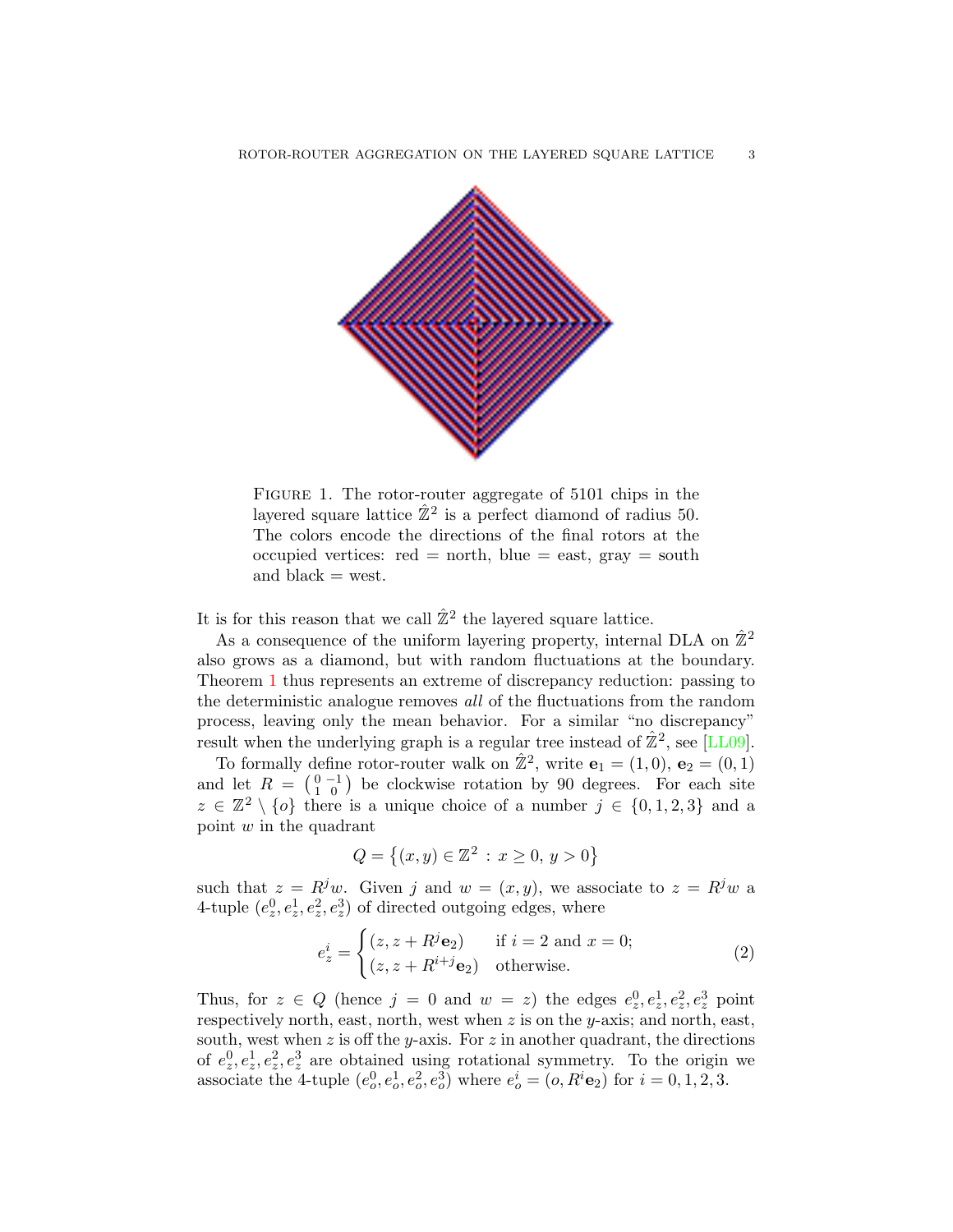

<span id="page-3-0"></span>FIGURE 2. Left: The layered square lattice  $\hat{\mathbb{Z}}^2$ . Each directed edge is represented by an arrow; multiple edges on the  $x$ - and  $y$ -axes are represented by double arrows. The origin  $o$ is in the center. Right: The initial rotor configuration  $\rho_0$ .

For every  $z \in \mathbb{Z}^2$ , let  $E_z$  be the multiset  $\{e_z^0, e_z^1, e_z^2, e_z^3\}$ . If  $e = e_z^i \in E_z$ , we denote by  $e^+$  the next element  $e^{i+1 \bmod 4}$  of  $E_z$  under the cyclic shift. The layered square lattice  $\hat{\mathbb{Z}}^2$  is the directed multigraph with vertex set  $V = \mathbb{Z}^2$ and edge multiset  $E = \bigcup_{z \in \mathbb{Z}^2} E_z$ , where edges that appear twice in  $E_z$  have multiplicity two (Figure [2,](#page-3-0) left). Thus every vertex has out-degree four, and every vertex except for the origin and its neighbors has in-degree four.

The initial rotor configuration  $\rho_0$  appearing in Theorem [1](#page-1-0) is given by

<span id="page-3-1"></span>
$$
\rho_0(z) = e_z^0, \qquad z \in \mathbb{Z}^2. \tag{3}
$$

It has every rotor in the quadrant Q pointing north, and rotor directions in the other quadrants given by rotational symmetry (Figure [2,](#page-3-0) right).

We may now describe rotor-router walk on  $\hat{\mathbb{Z}}^2$  as follows. Given a rotor configuration  $\rho$  with a chip at vertex z, a single step of the walk consists of changing the rotor  $\rho(z)$  to  $\rho(z)^+$ , and moving the chip to the vertex pointed to by the new rotor  $\rho(z)^+$ . This yields a new rotor configuration and a new chip location. Note that if the walk visits  $z$  infinitely many times, then it visits all out-neighbors of  $z$  infinitely many times, and hence visits every vertex of  $\hat{\mathbb{Z}}^2$  (except for *o*) infinitely many times. It follows that rotor-router walk exits any finite subset of  $\hat{\mathbb{Z}}^2$  in a finite number of steps; in particular, rotor-router aggregation terminates in finitely many steps.

### 2. Strong Abelian Property

In this section we prove a "strong abelian property" of the rotor-router model, Theorem [2,](#page-5-0) which holds on any finite directed multigraph. To prove Theorem [1,](#page-1-0) we will apply the results of this section to the induced subgraph  $D_n$  of  $\hat{\mathbb{Z}}^2$ .

Let  $G = (V, E)$  be a finite directed multigraph (it may have loops and multiple edges). Each edge  $e \in E$  is directed from its source vertex  $s(e)$  to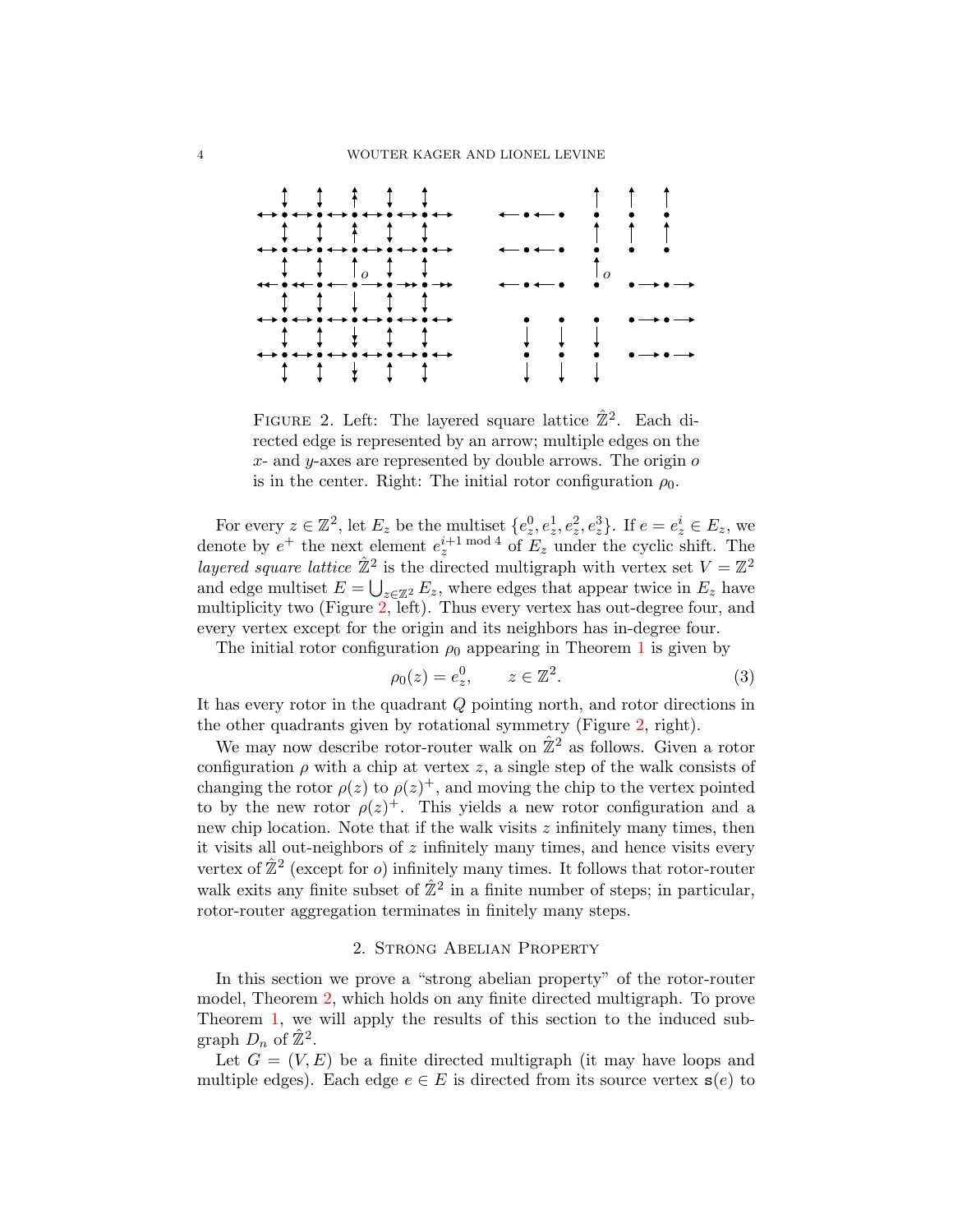its target vertex  $t(e)$ . For a vertex  $v \in V$ , write

$$
E_v = \{e \in E \,:\, \mathbf{s}(e) = v\}
$$

for the multiset of edges emanating from v. The *outdegree*  $d_v$  of v is the cardinality of  $E_v$ .

Fix a nonempty subset  $S \subset V$  of vertices called *sinks*. Let  $V' = V \setminus S$ , and for each vertex  $v \in V'$ , fix a numbering  $e_v^0, \ldots, e_v^{d_v-1}$  of the edges in  $E_v$ . If  $e = e_v^i \in E_v$ , we denote by  $e^+$  the next element  $e_v^{i+1 \mod d_v}$  of  $E_v$  under the cyclic shift.

A rotor configuration on G is a function

$$
\rho:V'\to E
$$

such that  $\rho(v) \in E_v$  for all  $v \in V'$ . A *chip configuration* on G is a function

 $\sigma: V \to \mathbb{Z}$ .

Note that we do not require  $\sigma \geq 0$ . If  $\sigma(v) = m > 0$ , we say there are m chips at vertex v; if  $\sigma(v) = -m < 0$ , we say there is a hole of depth m at vertex v.

Fix a vertex  $v \in V'$ . Given a rotor configuration  $\rho$  and a chip configuration  $\sigma$ , the operation  $F_v$  of firing v yields a new pair

$$
F_v(\rho,\sigma)=(\rho',\sigma')
$$

where

$$
\rho'(w) = \begin{cases} \rho(w)^+ & \text{if } w = v; \\ \rho(w) & \text{if } w \neq v; \end{cases}
$$

and

$$
\sigma'(w) = \begin{cases} \sigma(w) - 1 & \text{if } w = v; \\ \sigma(w) + 1 & \text{if } w = \mathsf{t}(\rho(v)^+); \\ \sigma(w) & \text{otherwise.} \end{cases}
$$

In words,  $F_v$  first rotates the rotor at v, then sends a single chip from v along the new rotor  $\rho(v)^+$ . We do not require  $\sigma(v) > 0$  in order to fire v. Thus if  $\sigma(v) = 0$ , i.e., no chips are present at v, then firing v will create a hole of depth 1 at v; if  $\sigma(v) < 0$ , so that there is already a hole at v, then firing  $v$  will increase the depth of the hole by 1.

Observe that the firing operators commute:  $F_vF_w = F_wF_v$  for all  $v, w \in$  $V'$ . Denote by  $N$  the nonnegative integers. Given a function

$$
u:V'\rightarrow\mathbb{N}
$$

we write

$$
F^u = \prod_{v \in V'} F_v^{u(v)}
$$

where the product denotes composition. By commutativity, the order of the composition is immaterial.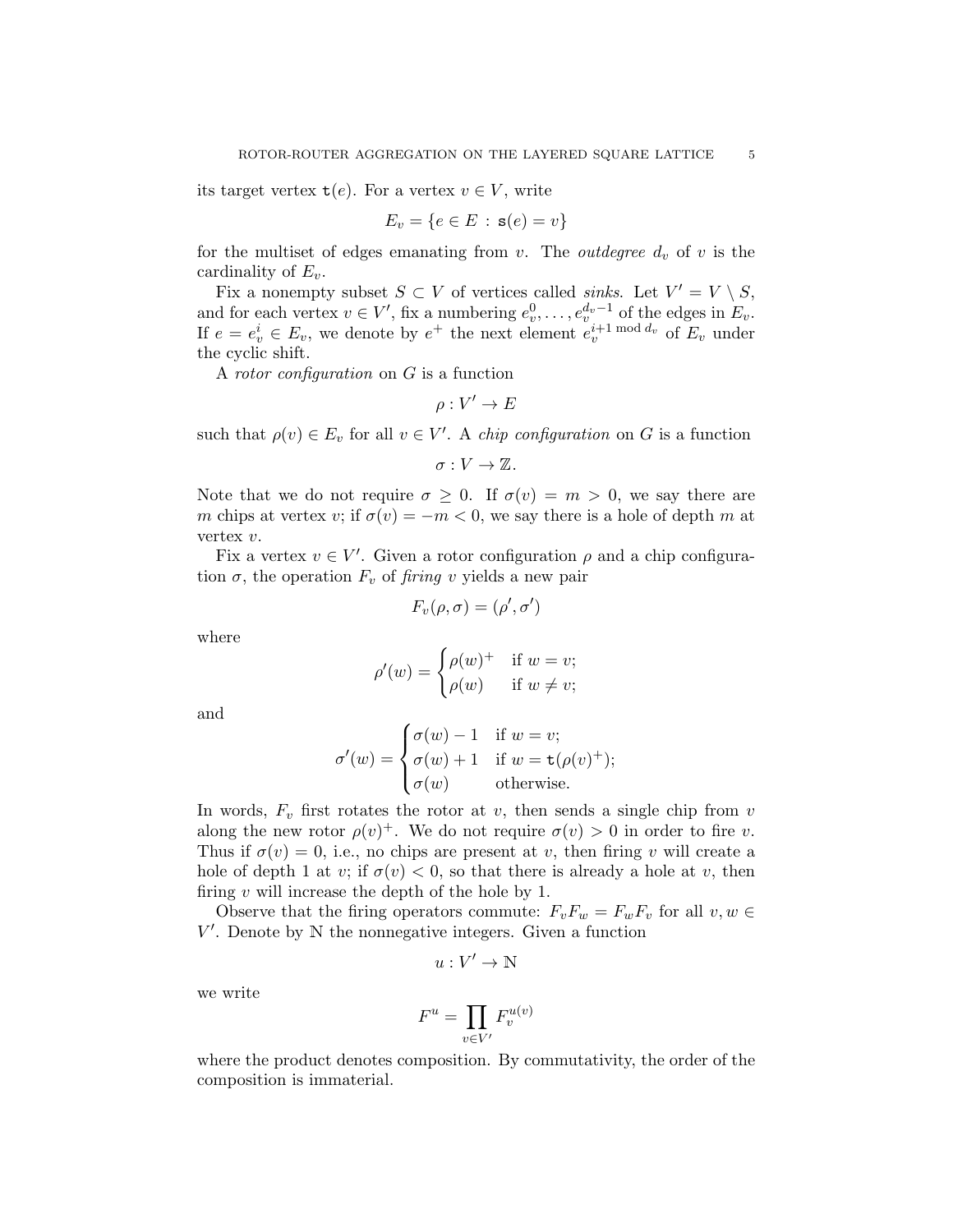A rotor configuration  $\rho$  is *acyclic* if the spanning subgraph  $(V, \rho(V'))$  has no directed cycles or, equivalently, if for every nonempty subset  $A \subset V'$ there is a vertex  $v \in A$  such that  $\mathsf{t}(\rho(v)) \notin A$ .

In the following theorem and lemmas, for functions  $f, g$  defined on a set of vertices  $A \subset V$ , we write " $f = g$  on  $A$ " to mean that  $f(v) = g(v)$  for all  $v \in A$ , and " $f \leq g$  on  $A$ " to mean that  $f(v) \leq g(v)$  for all  $v \in A$ .

<span id="page-5-0"></span>**Theorem 2** (Strong Abelian Property). Let  $\rho$  be a rotor configuration and  $\sigma$ a chip configuration on G. Given two functions  $u_1, u_2 : V' \to \mathbb{N}$ , write

$$
F^{u_i}(\rho, \sigma) = (\rho_i, \sigma_i), \qquad i = 1, 2.
$$

If  $\sigma_1 = \sigma_2$  on V', and both  $\rho_1$  and  $\rho_2$  are acyclic, then  $u_1 = u_2$ .

Note that the equality  $u_1 = u_2$  implies that  $\rho_1 = \rho_2$ , and that  $\sigma_1 = \sigma_2$ on all of V. For a similar idea with an algorithmic application, see  $[FL10,$ Theorem 1].

In a typical application of Theorem [2,](#page-5-0) we take  $\sigma_1 = \sigma_2 = 0$  on V', and  $u_1$ to be the usual rotor-router odometer function

$$
u_1(v) = \#\{1 \le j \le k : v_j = v\}
$$

where  $v_1, v_2, \ldots, v_k$  is a *complete legal firing sequence* for the initial configuration  $(\rho, \sigma)$ ; that is, a sequence of vertices which, when fired in order, causes all chips to be routed to the sinks without ever creating any holes. Provided  $u_1(v) > 0$  for all  $v \in V'$ , the resulting rotor configuration  $\rho_1$  is acyclic: indeed, for any nonempty subset  $A \subset V'$ , the rotor at the last vertex of A to fire points to a vertex not in A.

The usual abelian property of rotor-router walk [\[DF91,](#page-10-10) Theorem 4.1] says that any two complete legal firing sequences have the same odometer function. The Strong Abelian Property allows us to drop the hypothesis of legality: any two complete firing sequences whose final rotor configurations are acyclic have the same odometer function, even if one or both of these firing sequences temporarily creates holes.

In our application to rotor-router aggregation on the layered square lattice, we take  $V = D_n$  and  $S = L_n$ . We will take  $\sigma$  to be the chip configuration consisting of  $2n(n + 1) + 1$  chips at the origin, and  $\rho$  to be the initial rotor configuration  $\rho_0$ . Letting the chips at the origin in turn perform rotorrouter walk until finding an unoccupied site defines a legal firing sequence (although not a complete one, since not all chips reach the sinks). In the next section, we give an explicit formula for the corresponding odometer function, and use Theorem [2](#page-5-0) to prove its correctness. The proof of The-orem [1](#page-1-0) is completed by showing that each nonzero vertex in  $D_n$  receives exactly one more chip from its neighbors than the number of times it fires.

To prove Theorem [2](#page-5-0) we start with the following lemma.

<span id="page-5-1"></span>**Lemma 3.** Let  $u: V' \to \mathbb{N}$ , and write

 $F^u(\rho, \sigma) = (\rho_1, \sigma_1).$ 

If  $\sigma = \sigma_1$ , and  $\rho_1$  is acyclic, then  $u = 0$ .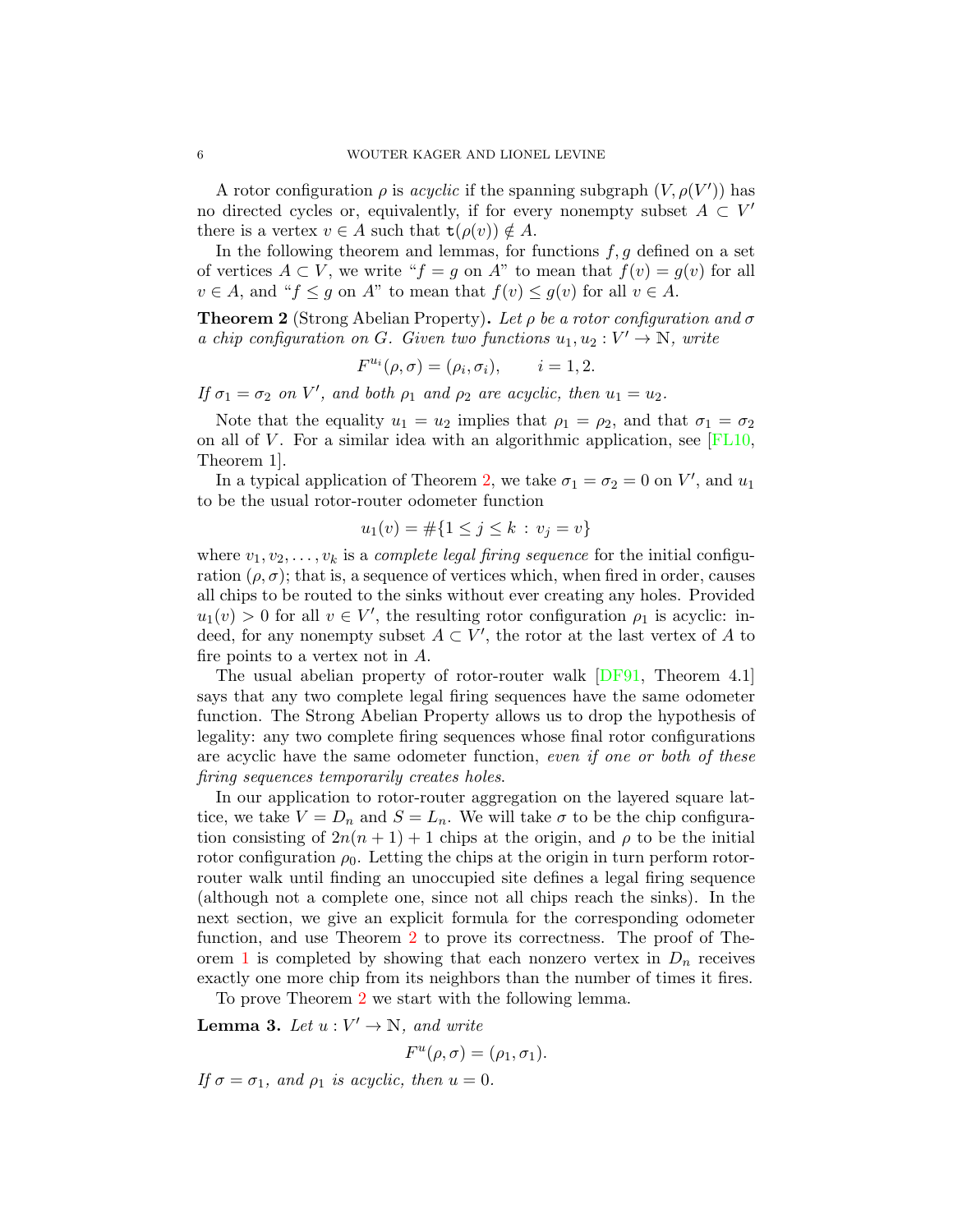*Proof.* Let  $A = \{v \in V': u(v) > 0\}$ , and suppose that A is nonempty. Since  $\rho_1$  is acyclic, there is a vertex  $v \in A$  whose rotor  $\rho_1(v)$  points to a vertex not in  $A$ . The final time  $v$  is fired, it sends a chip along this rotor; thus, at least one chip exits  $A$ . Since the vertices not in  $A$  do not fire, no chips enter A, hence

$$
\sum_{v \in A} \sigma_1(v) < \sum_{v \in A} \sigma(v)
$$

contradicting  $\sigma = \sigma_1$ . Therefore, A is empty.

Theorem [2](#page-5-0) follows immediately from the next lemma.

**Lemma 4.** Let  $u_1, u_2 : V' \to \mathbb{N}$ , and write

$$
F^{u_i}(\rho, \sigma) = (\rho_i, \sigma_i), \qquad i = 1, 2.
$$

If  $\rho_1$  is acyclic and  $\sigma_2 \leq \sigma_1$  on V', then  $u_1 \leq u_2$  on V'.

Proof. Let

$$
(\hat{\rho}, \hat{\sigma}) = F^{\min(u_1, u_2)}(\rho, \sigma).
$$

Then  $(\rho_1, \sigma_1)$  is obtained from  $(\hat{\rho}, \hat{\sigma})$  by firing only vertices in the set  $A =$  $\{v \in V': u_1(v) > u_2(v)\}\text{, so}$ 

$$
\hat{\sigma} \leq \sigma_1 \text{ on } A^c.
$$

Likewise,  $(\rho_2, \sigma_2)$  is obtained from  $(\hat{\rho}, \hat{\sigma})$  by firing only vertices in  $A^c$ , so

$$
\hat{\sigma} \le \sigma_2 \le \sigma_1 \text{ on } A.
$$

Thus  $\hat{\sigma} \leq \sigma_1$  on V. Since  $\sum_{v \in V} \hat{\sigma}(v) = \sum_{v \in V} \sigma_1(v)$  it follows that  $\hat{\sigma} = \sigma_1$ . Taking

$$
u = u_1 - \min(u_1, u_2)
$$

in Lemma [3,](#page-5-1) since  $F^u(\hat{\rho}, \hat{\sigma}) = (\rho_1, \sigma_1)$  we conclude that  $u = 0$ .

### 3. Proof of Theorem [1](#page-1-0)

Consider again the rotor-router model on the layered square lattice  $\hat{\mathbb{Z}}^2$ . We will work with the induced subgraph  $D_n$  of  $\hat{\mathbb{Z}}^2$ , taking the sites in the outermost layer  $L_n$  as sinks.

Recall our notation

$$
Q = \{(x, y) \in \mathbb{Z}^2 : x \ge 0, y > 0\}
$$

for the first quadrant of  $\mathbb{Z}^2$ . We have  $\mathbb{Z}^2 = \{o\} \cup (\bigcup_{i=0}^3 R^i Q)$ , where  $R =$  $\begin{pmatrix} 0 & -1 \\ 1 & 0 \end{pmatrix}$  is clockwise rotation by 90 degrees. Fix n, and for  $z = (x, y) \in D_n$ write

$$
\ell_z = n - |x| - |y|.
$$

Consider the sets

$$
C_2 = \{(x, y) \in Q \cap D_{n-1} : x > 0, y \ge 2, \ell_{(x,y)} \equiv 2 \mod 4\}
$$
  

$$
C_3 = \{(x, y) \in Q \cap D_{n-1} : x > 0, y \ge 1, \ell_{(x,y)} \equiv 3 \mod 4\}
$$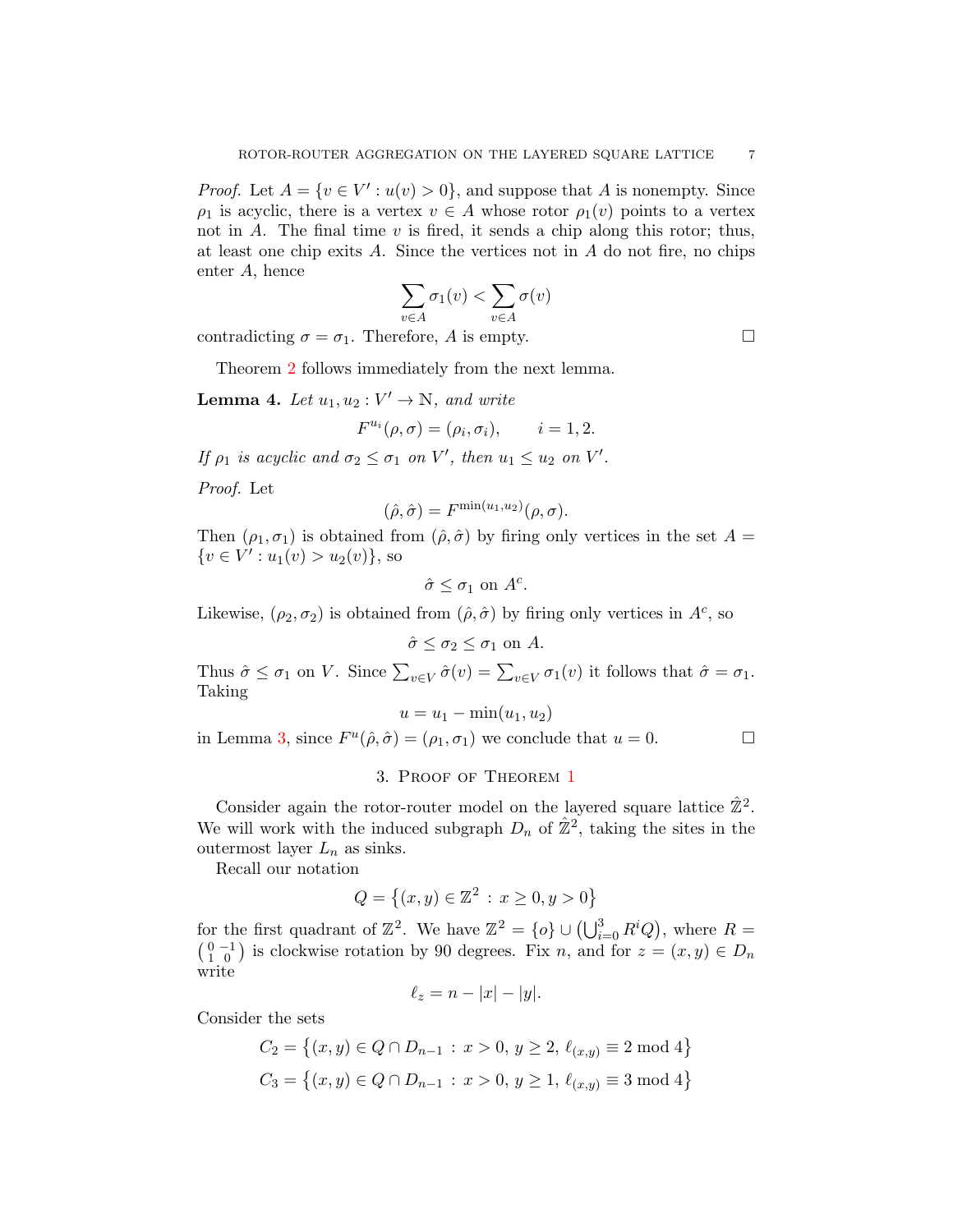

<span id="page-7-1"></span>FIGURE 3. The rotor configurations  $\rho_2, \rho_3, \ldots, \rho_7$  in the first quadrant. The lower left corner is the origin in each picture. On the axes, the black arrows correspond to the directed edge  $e_z^0$  in [\(2\)](#page-2-1), and open-headed arrows to  $e_z^2$ .

and

$$
C = \bigcup_{i=0}^{3} R^{i} (C_2 \cup C_3).
$$

Define  $u_n: D_{n-1} \to \mathbb{N}$  by

<span id="page-7-0"></span>
$$
u_n = u'_n - 1_C \tag{4}
$$

where

<span id="page-7-2"></span>
$$
u'_n(z) = \begin{cases} 2n(n+1) & \text{if } z = 0; \\ \ell_z(\ell_z + 1) & \text{if } z \neq 0; \end{cases}
$$
 (5)

and  $1_C(z)$  is the indicator function which is 1 for  $z \in C$  and 0 for  $z \notin C$ .

Let  $\rho_0$  be the initial rotor configuration [\(3\)](#page-3-1), and define the rotor configuration  $\rho_n$  on  $D_{n-1}$  and chip configuration  $\sigma_n$  on  $D_n$  by setting

$$
F^{u_n}(\rho_0, (2n^2 + 2n + 1)\delta_o) = (\rho_n, \sigma_n).
$$

From the formula [\(4\)](#page-7-0) it is easy to obtain an explicit description of  $\rho_n$ , and to verify that these rotor configurations are acyclic for all  $n \geq 1$ . Figure [3](#page-7-1) depicts the rotor configurations  $\rho_2, \rho_3, \ldots, \rho_7$  in the first quadrant.

<span id="page-7-3"></span>**Lemma 5.** For all  $n \geq 1$ , we have  $\sigma_n = 1_{D_n}$ .

*Proof.* The origin *o* has no incoming edges in  $\mathbb{Z}^2$ , so it receives no chips from its neighbors. Since  $u_n(o) = 2n^2 + 2n$ , the origin is left with exactly one chip after firing. The sink vertices  $L_n$  do not fire and only receive chips. Since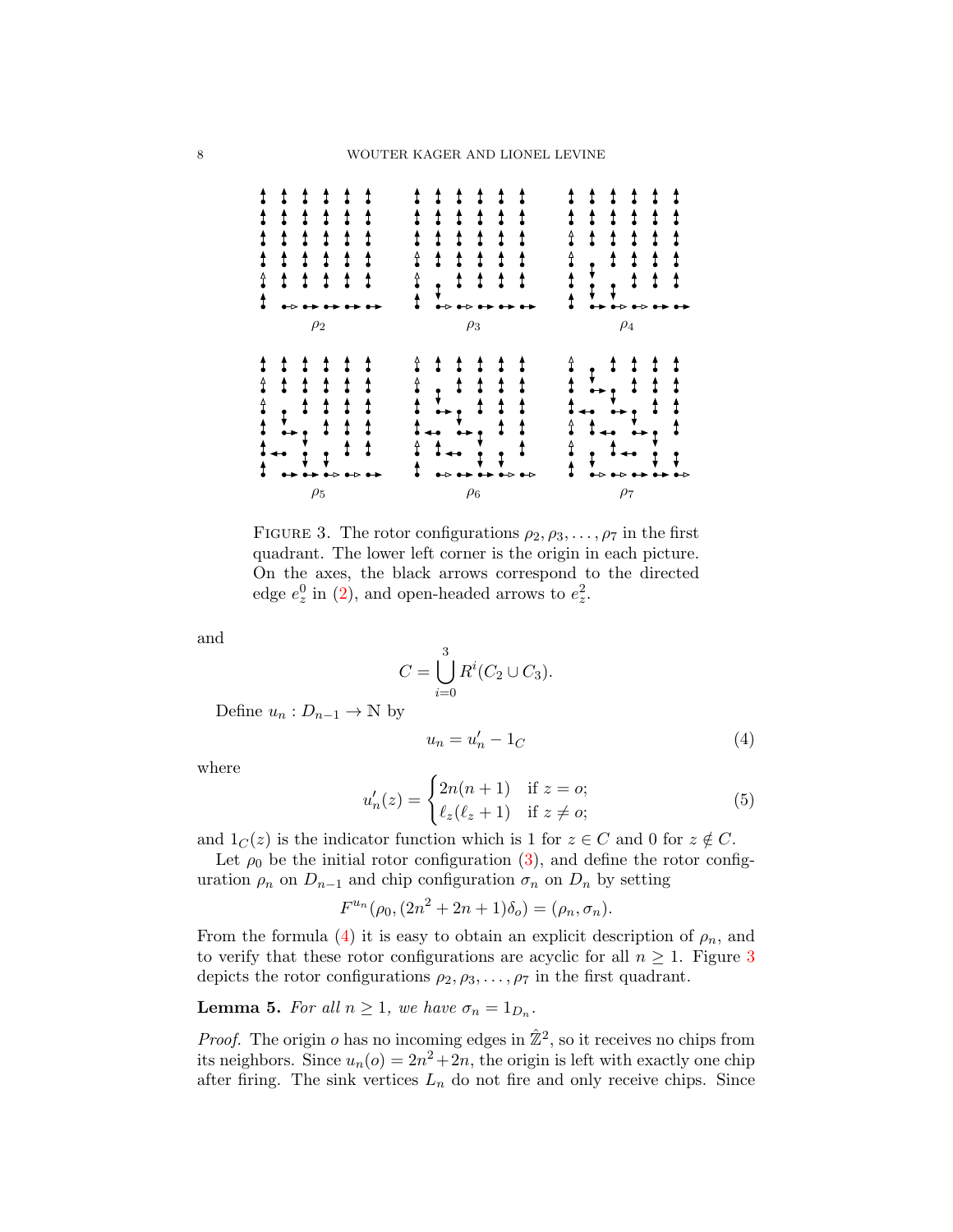$u_n(z) = 2$  for all  $z \in L_{n-1}$ , it follows from [\(2\)](#page-2-1) and [\(3\)](#page-3-1) that exactly one chip is sent to each sink vertex.

It remains to show that  $\sigma_n(z) = 1$  for each vertex  $z \in D_{n-1} \setminus \{o\}$ , i.e., that the number of chips sent to  $z$  by its neighbors is one more than the number of times z is fired (that is,  $1 + u_n(z)$ ). To show this, write

$$
F^{u'_n}(\rho_0, (2n^2 + 2n + 1)\delta_o) = (\rho'_n, \sigma'_n)
$$

where  $u'_n$  is given by [\(5\)](#page-7-2). We will argue that  $\sigma'_n(z) = 1$  and that  $\sigma_n(z) =$  $\sigma'_n(z)$ . By symmetry, it suffices to consider points  $z = (x, y)$  in  $D_{n-1} \cap Q$ . We argue separately in the two cases  $x = 0$  and  $x > 0$  (on the axis and off the axis).

**Case 1:**  $x = 0$ . Under  $F^{u'_n}$ , the site z fires  $\ell_z(\ell_z + 1)$  times. If  $y > 1$ , its neighbor  $z - \mathbf{e}_2$  fires  $(\ell_z + 1)(\ell_z + 2)$  times, and from [\(2\)](#page-2-1) and [\(3\)](#page-3-1) we see that it sends a chip to z every even time it is fired. Since  $(\ell_z + 1)(\ell_z + 2)$  is even, it follows that  $z - \mathbf{e}_2$  sends  $\frac{1}{2}(\ell_z + 1)(\ell_z + 2)$  chips to z. The same is true if  $y = 1$ , since then  $\ell_z = n - 1$ , and the origin  $o = z - \mathbf{e}_2$  sends  $\frac{1}{2}n(n + 1)$ chips to z.

The only other vertices that send chips to z under  $F^{u'_n}$  are its left and right neighbors  $z \pm \mathbf{e}_1$ . Since  $\ell_{z\pm\mathbf{e}_1} = \ell_z - 1$ , these neighbors fire  $\ell_z(\ell_z - 1)$ times. We claim that together they send  $\frac{1}{2}\ell_z(\ell_z - 1)$  chips to z. To see this, note that if we fire these two vertices in parallel, they send one chip to  $z$ every two times we fire. We therefore conclude that

$$
\sigma'_n(z) = \frac{1}{2}(\ell_z + 1)(\ell_z + 2) + \frac{1}{2}\ell_z(\ell_z - 1) - \ell_z(\ell_z + 1) = 1.
$$

To show that  $\sigma_n(z) = \sigma'_n(z)$ , note first that neither z nor  $z - \mathbf{e}_2$  is in C because  $x = 0$ . The right neighbor  $z + e_1$  might be in C, but since  $\ell_z(\ell_z - 1)$ is even, the last chip sent from  $z + e_1$  by  $F^{u'_n}$  does not move to z. The left neighbor  $z - \mathbf{e}_1$  is in C only if  $\ell_{z-\mathbf{e}_1} = \ell_z - 1 \equiv 3 \mod 4$ , which implies  $\ell_z(\ell_z - 1) \equiv 0 \mod 4$ . Hence if  $z - e_1$  is in C, the last chip sent from  $z - e_1$ by  $F^{u'_n}$  moves west. It follows that  $F^{u_n}$  and  $F^{u'_n}$  fire z the same number of times and send the same number of chips to z, hence  $\sigma_n(z) = \sigma'_n(z) = 1$ .

**Case 2:**  $x > 0$ . To argue that  $\sigma'_n(z) = 1$ , as an initial step we unfire every vertex on the positive x-axis  $B = \{(m, 0) \in \mathbb{Z}^2 : m > 0\}$  once. Since all initial rotors on  $B$  point east, this turns all these rotors north without affecting the number of chips at  $z$  (nor at any other vertex of  $Q$ ).

Now we apply  $F^{u'_n}$ . By firing the four neighbors of z in parallel, it is easy to see from  $(2)$  that they send one chip to z every firing round, since after every round exactly one of their rotors points to z. Hence, firing these neighbors  $\ell_z(\ell_z - 1)$  times each sends  $\ell_z(\ell_z - 1)$  chips to z. Since  $\ell_{z-\mathbf{e}_1} = \ell_{z-\mathbf{e}_2} = \ell_z + 1$ , the two neighbors  $z - \mathbf{e}_1$  and  $z - \mathbf{e}_2$  each fire

$$
(\ell_z + 1)(\ell_z + 2) - \ell_z(\ell_z - 1) = 4\ell_z + 2
$$

additional times under  $F^{u'_n}$ . Considering what happens when they are fired in parallel shows that they send one chip to  $z$  every two times they fire, meaning that  $2\ell_z + 1$  additional chips are sent to z.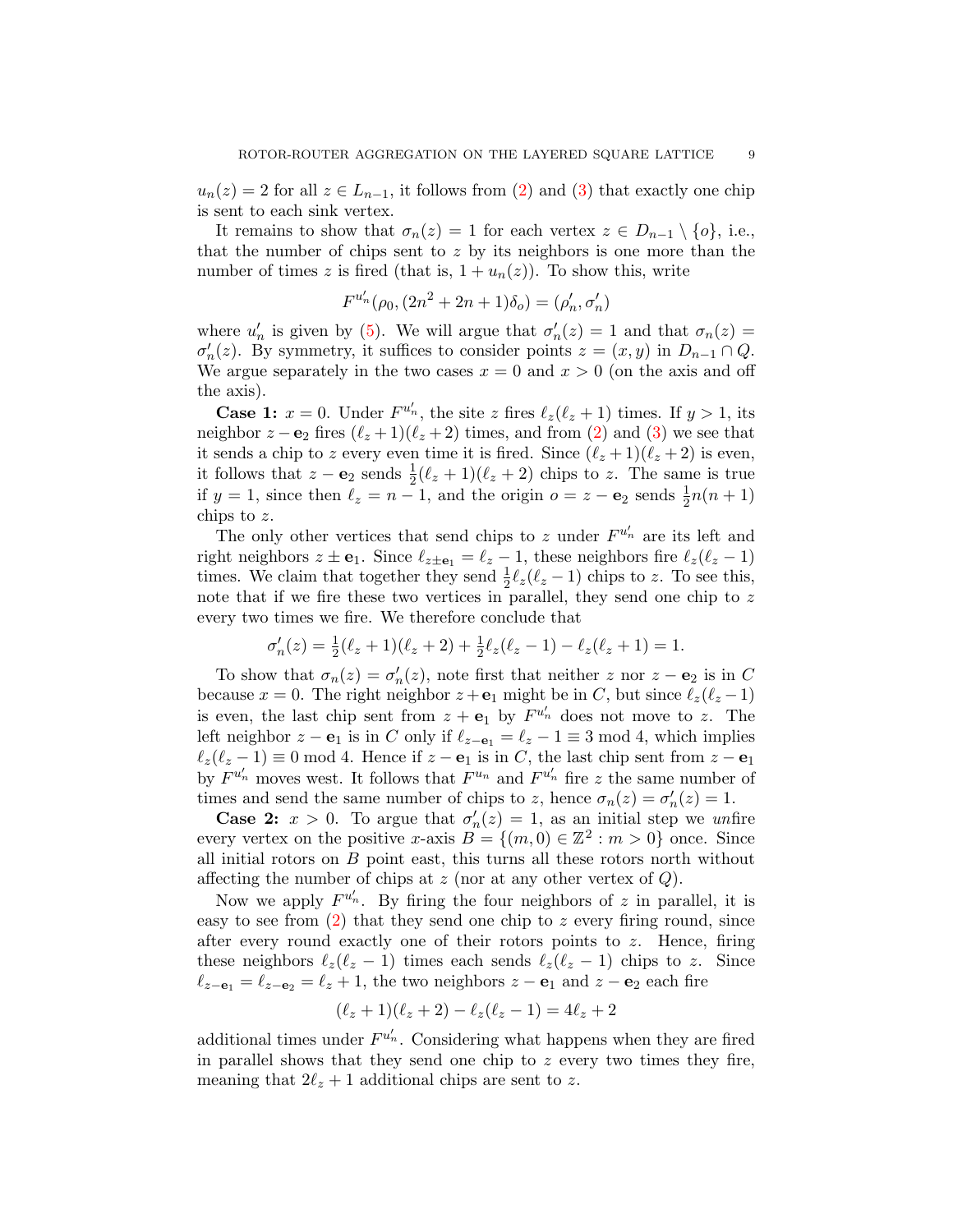Finally, to obtain  $\sigma'_n$  we must fire every vertex in B once more. But since  $F^{u'_n}$  fires each vertex in B an even number of times, their rotors are now pointing either north or south, so firing them once more does not affect the number of chips at z. Hence

$$
\sigma'_n(z) = \ell_z(\ell_z - 1) + (2\ell_z + 1) - \ell_z(\ell_z + 1) = 1.
$$

To finish the proof, we now argue that  $\sigma_n(z) = \sigma'_n(z)$ . First note that since  $\ell_v(\ell_v+1)$  is even for all  $v \in D_{n-1}$ , it follows from [\(2\)](#page-2-1) that the last chips sent from  $z \pm \mathbf{e}_1$  by  $F^{u'_n}$  do not move to z. However, consider the neighbor  $z + e_2$ . If  $\ell_{z+e_2} = \ell_z - 1 \equiv 3 \mod 4$ , its final rotor points north after firing  $\ell_z(\ell_z - 1)$  times, while if  $\ell_z - 1 \equiv 2 \mod 4$ , its final rotor points south. It therefore follows from the definition of  $C$ , that  $F^{u_n}$  sends one fewer chip from  $z + \mathbf{e}_2$  to z than  $F^{u'_n}$  in case  $\ell_z \equiv 3 \mod 4$  and  $y + 1 \geq 2$ . Likewise,  $F^{u_n}$  sends one fewer chip from  $z - \mathbf{e}_2$  to z than  $F^{u'_n}$  in case  $\ell_z \equiv 2 \mod 4$ and  $y-1 \geq 1$ . But these are precisely the two cases when  $z \in C$ , hence  $F^{u_n}$ also fires z once fewer than  $F^{u'_n}$ . Therefore,  $\sigma_n(z) = \sigma'_n(z) = 1$ .

We remark that the rotor configuration  $\rho_n$  is obtained from  $\rho'_n$  by cyclepopping: that is, for each directed cycle of rotors in  $\rho'_n$ , unfire each vertex in the cycle once. Popping a cycle causes each vertex in the cycle to send one chip to the previous vertex, so there is no net movement of chips. Let  $\rho''_n$  be the acyclic rotor configuration obtained from cycle-popping, and let

$$
u_n'' = u_n' - c_n
$$

where  $c_n(z)$  is the number of times z is unfired during cycle-popping. Then

$$
F^{u''_n}(\rho_0, (2n^2 + 2n + 1)\delta_o) = (\rho''_n, 1_{D_n}).
$$

By Lemma [5,](#page-7-3) we have

$$
F^{u_n}(\rho_0, (2n^2 + 2n + 1)\delta_0) = (\rho_n, 1_{D_n}).
$$

By the Strong Abelian Property (Theorem [2\)](#page-5-0), it follows that  $u_n'' = u_n$ . In particular,  $c_n = 1_C$  and  $\rho''_n = \rho_n$ .

*Proof of Theorem [1.](#page-1-0)* For  $m \geq 0$ , let  $r_m$  be the smallest integer such that  $2r_m(r_m + 1) > m$ . Consider a modified rotor-router aggregation defined by the growth rule

$$
\tilde{A}_{m+1} = \tilde{A}_m \cup \{\tilde{z}_m\}
$$

where  $\tilde{z}_m$  is the endpoint of a rotor-router walk in  $\mathbb{Z}^2$  and stopped on exiting  $A_m \cap D_{r_m-1}$ . Define  $\tilde{u}_n : D_{n-1} \to \mathbb{N}$  by setting

$$
\tilde{u}_n(z) = \text{# of times } z \text{ fires during the formation of } \tilde{A}_{2n(n+1)}.
$$

We will induct on *n* to show that  $u_n = \tilde{u}_n$  for all  $n \geq 1$ . Since  $u_n = \tilde{u}_n$ implies  $A_{2n(n+1)} = \tilde{A}_{2n(n+1)} = D_n$  by Lemma [5,](#page-7-3) this proves the theorem.

The base case of the induction is immediate:  $u_1 = \tilde{u}_1 = 4\delta_o$ . For  $n \geq 2$ , in the induced subgraph  $D_n$  of  $\mathbb{Z}^2$  with sink vertices  $L_n$  we have

$$
F^{u_n}(\rho_0, (2n^2 + 2n + 1)\delta_o) = (\rho_n, 1_{D_n})
$$